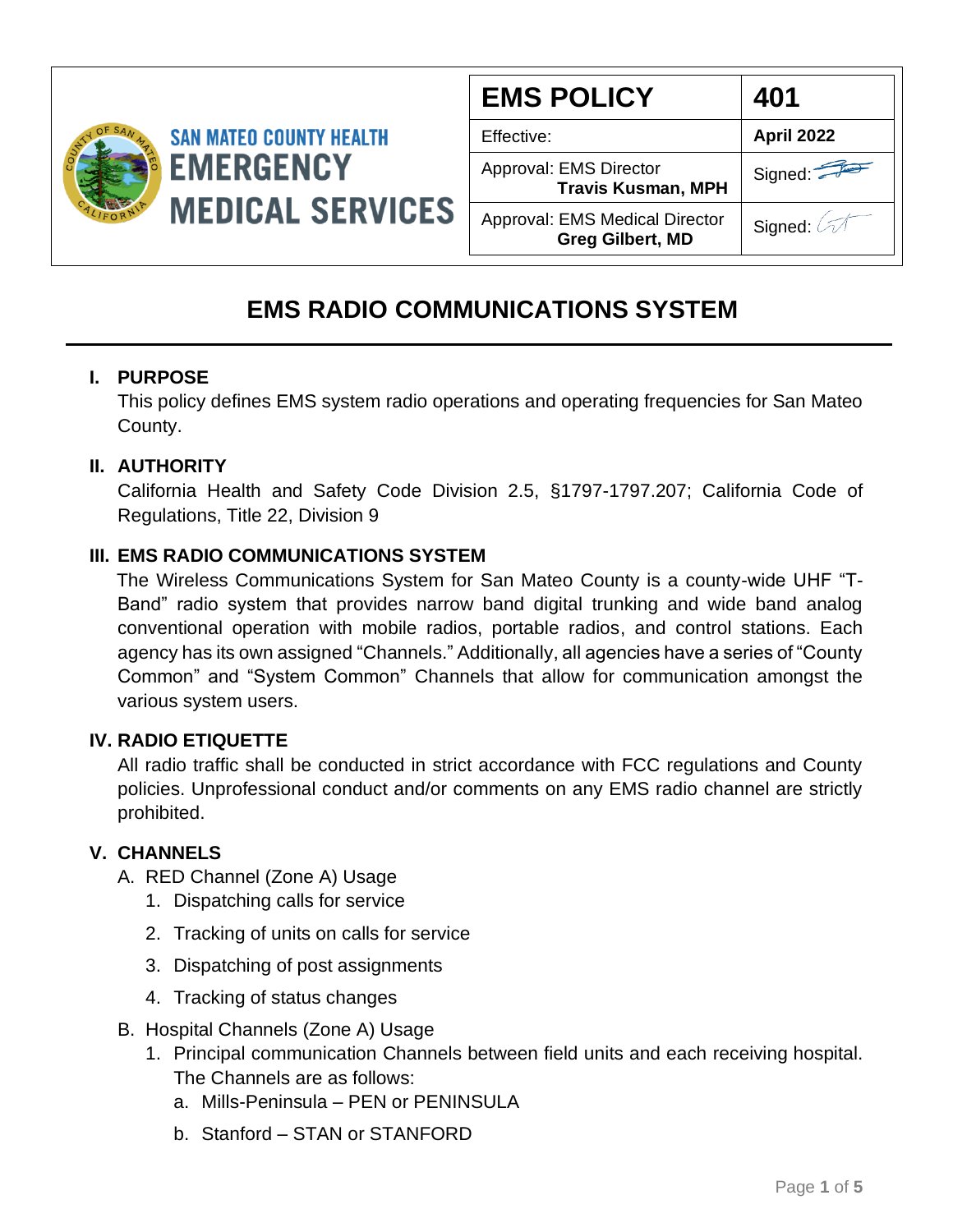

#### **EMS POLICY 401 SAN MATEO COUNTY HEALTH** Effective: **April 2022** Approval: EMS Director Signed: **Travis Kusman, MPH MEDICAL SERVICES** Approval: EMS Medical Director Signed: 0 **Greg Gilbert, MD**

- c. Seton SETON
- d. Kaiser Redwood City KSR RWC
- e. San Mateo Medical Center SMMC
- f. Kaiser South San Francisco KSR SSF
- g. Sequoia SEQUOA
- h. Santa Clara Valley Medical Center SC VMC
- i. San Francisco General SF GEN or SF GENRAL
- j. St. Francis ST FRAN or ST FRANCIS
- k. Seton Coastside SET CST or SETON COAST
- l. Palo Alto VA PAVA
- m. Dominican Hospital DOMINICAN
- C. Tactical Channels are designed to be used by EMS units for communication between vehicles and personnel for the purposes of medical supervision and instruction for treatment and transport of patients. Tactical Channels available to EMS units include:
	- 1. YELLOW: Trunked Channel that is used for unit-to-unit communications.
	- 2. Simplex (Soft Key) Non-trunked Channel used for unit-to-unit communications outside the trunked system coverage area.
	- 3. County Commons 1-4 (Zone B) Channels programmed to communicate with other San Mateo County specific departments or agencies that use the trunked radio system.
	- 4. System Commons 1-4 (Zone B) Channels programmed to communicate with all trunked Radio system users within San Mateo County including cities, special districts etc.
	- 5. MCI 1 & MCI 2 (Zone C): Channels dedicated for the coordination of medical resources during a multi-casualty incident.

#### **VI. CHANNEL USERS**

The following is a listing of the system users and respective channels used:

- A. RED Channel
	- 1. 911 System Ambulances
	- 2. AMR Supervisory/ Management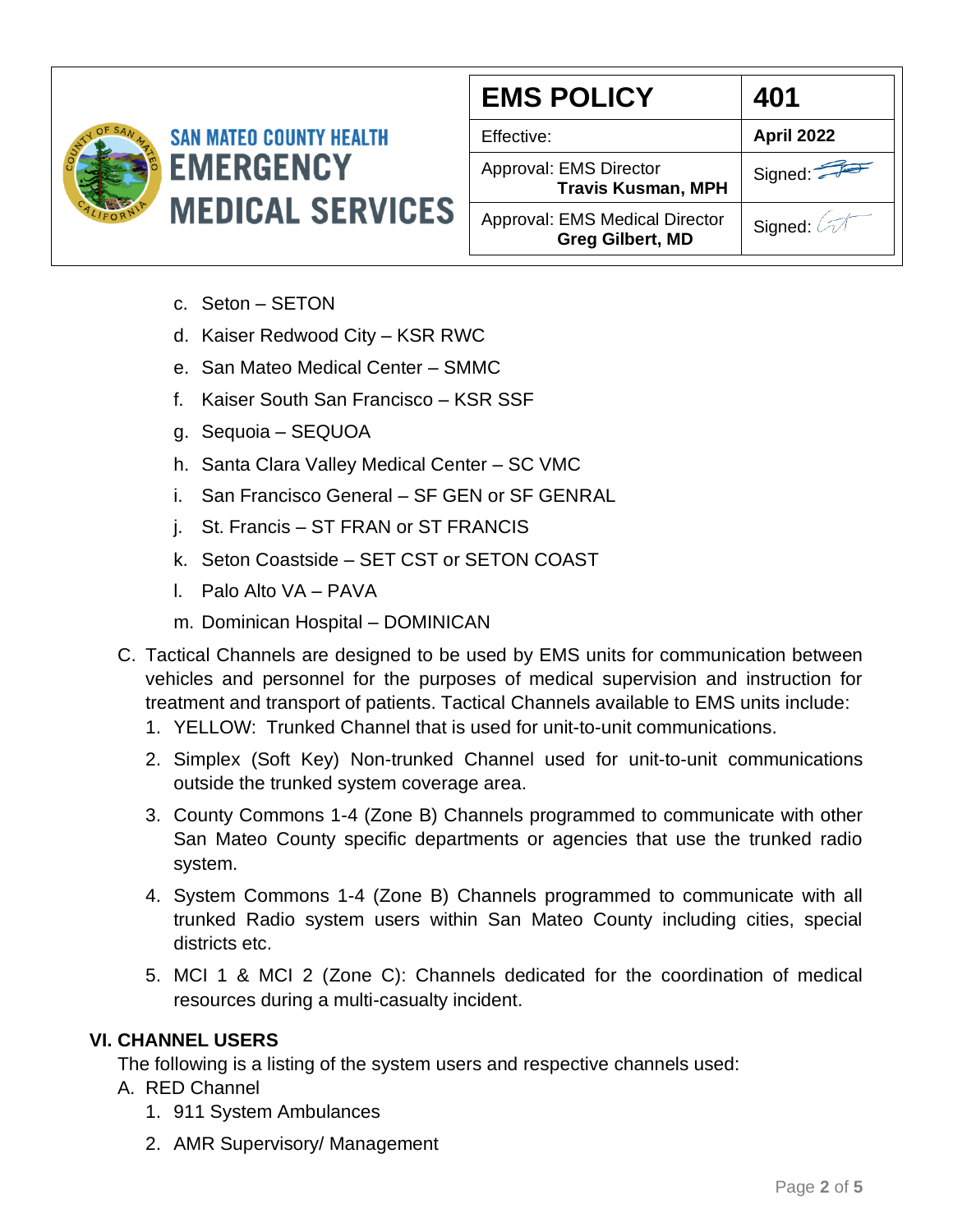

# **SAN MATEO COUNTY HEALTH EMERGENCY MEDICAL SERVICES**

| <b>EMS POLICY</b>                                         | 401        |
|-----------------------------------------------------------|------------|
| Effective:                                                | April 2022 |
| Approval: EMS Director<br><b>Travis Kusman, MPH</b>       | Signed:    |
| Approval: EMS Medical Director<br><b>Greg Gilbert, MD</b> | Signed: 4  |

- 3. JPA Supervisory/ Management
- 4. EMS Agency
- 5. San Francisco International Airport Fire
- 6. Public Safety Communications
- B. Hospital Channels
	- 1. 911 System Ambulances
	- 2. AMR Supervisory/ Management
	- 3. JPA Supervisory/ Management
	- 4. EMS Agency
	- 5. San Francisco General Emergency Department
	- 6. Seton Emergency Department
	- 7. Kaiser South San Francisco Emergency Department
	- 8. Peninsula Emergency Department
	- 9. Mills Emergency Department
	- 10.San Mateo County General Emergency Department
	- 11.Seton Coastside Emergency Department
	- 12.Kaiser Redwood City Emergency Department
	- 13.Sequoia Hospital Emergency Department
	- 14.Stanford Emergency Department
	- 15.Palo Alto VA
	- 16.Public Safety Communications
- C. Commons (CO COM)
	- 1. 911 System Ambulances
	- 2. AMR Supervisory/ Management
	- 3. JPA Supervisory/ Management
	- 4. EMS Agency
	- 5. San Mateo County Sheriff's Office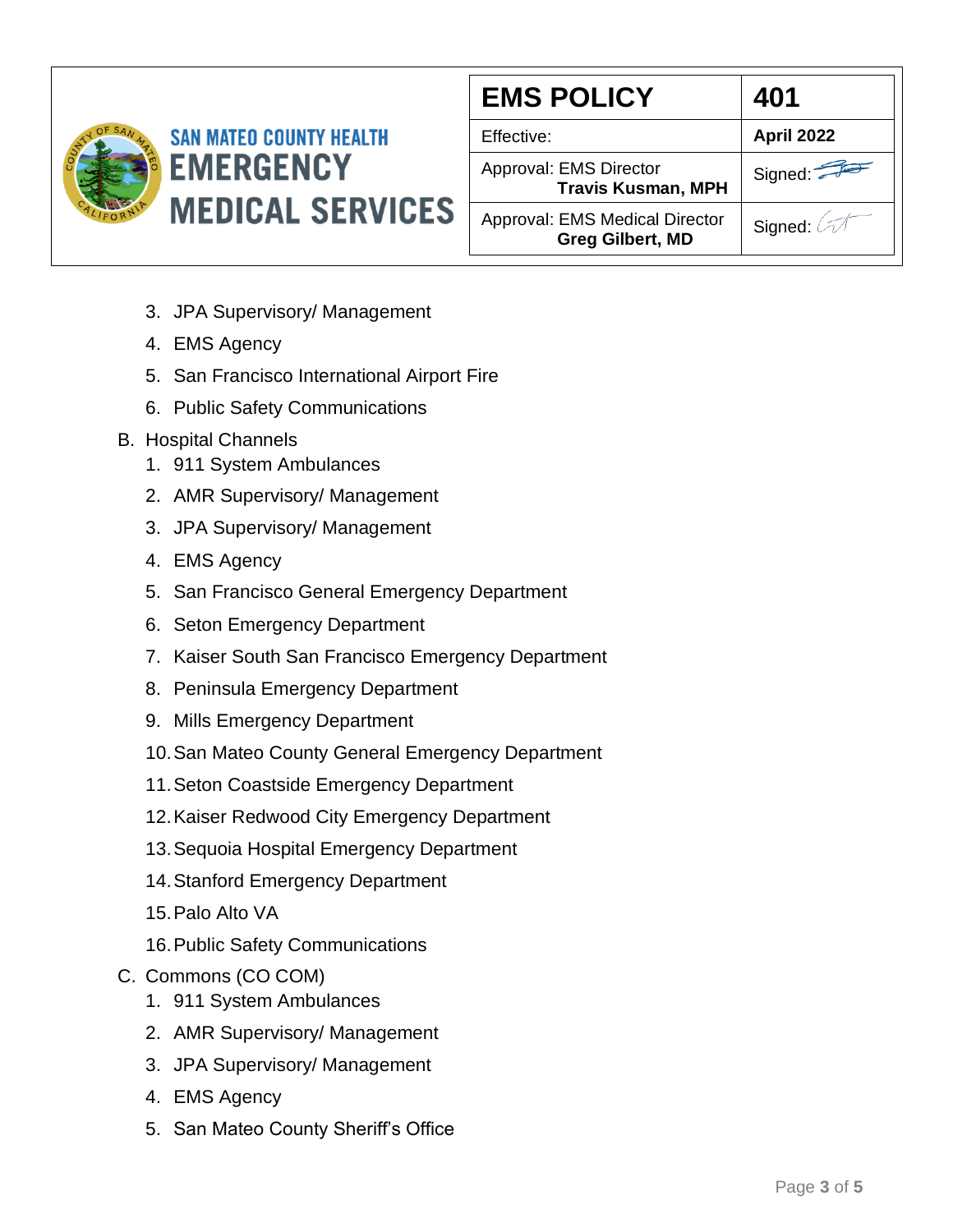

## **SAN MATEO COUNTY HEALTH EMERGENCY MEDICAL SERVICES**

| <b>EMS POLICY</b>                                                | 401               |
|------------------------------------------------------------------|-------------------|
| Effective:                                                       | <b>April 2022</b> |
| Approval: EMS Director<br><b>Travis Kusman, MPH</b>              | Signed:           |
| <b>Approval: EMS Medical Director</b><br><b>Greg Gilbert, MD</b> | Signed: A         |

- 6. County Building and Planning Division
- 7. County Probation Department
- 8. Peninsula Humane Society
- 9. District Attorney's Office
- 10.Coroner's Office
- 11.County Public Works
- 12.County Parks and Recreation
- 13.Public Safety Communications
- D. System Commons (SYCOM)
	- 1. 911 System Ambulances
	- 2. AMR Supervisory/ Management
	- 3. JPA Supervisory/ Management
	- 4. EMS Agency
	- 5. San Mateo County Sheriff's Office
	- 6. County Building and Planning Division
	- 7. County Probation Department
	- 8. Peninsula Humane Society
	- 9. District Attorney's Office
	- 10.Coroner's Office
	- 11.County Public Works
	- 12.County Parks and Recreation
	- 13.Redwood City Police Department
	- 14.Redwood City Parks and Recreation
	- 15.Redwood City Public Works
	- 16.Public Safety Communications
- E. CALCORD:
	- 1. AMR